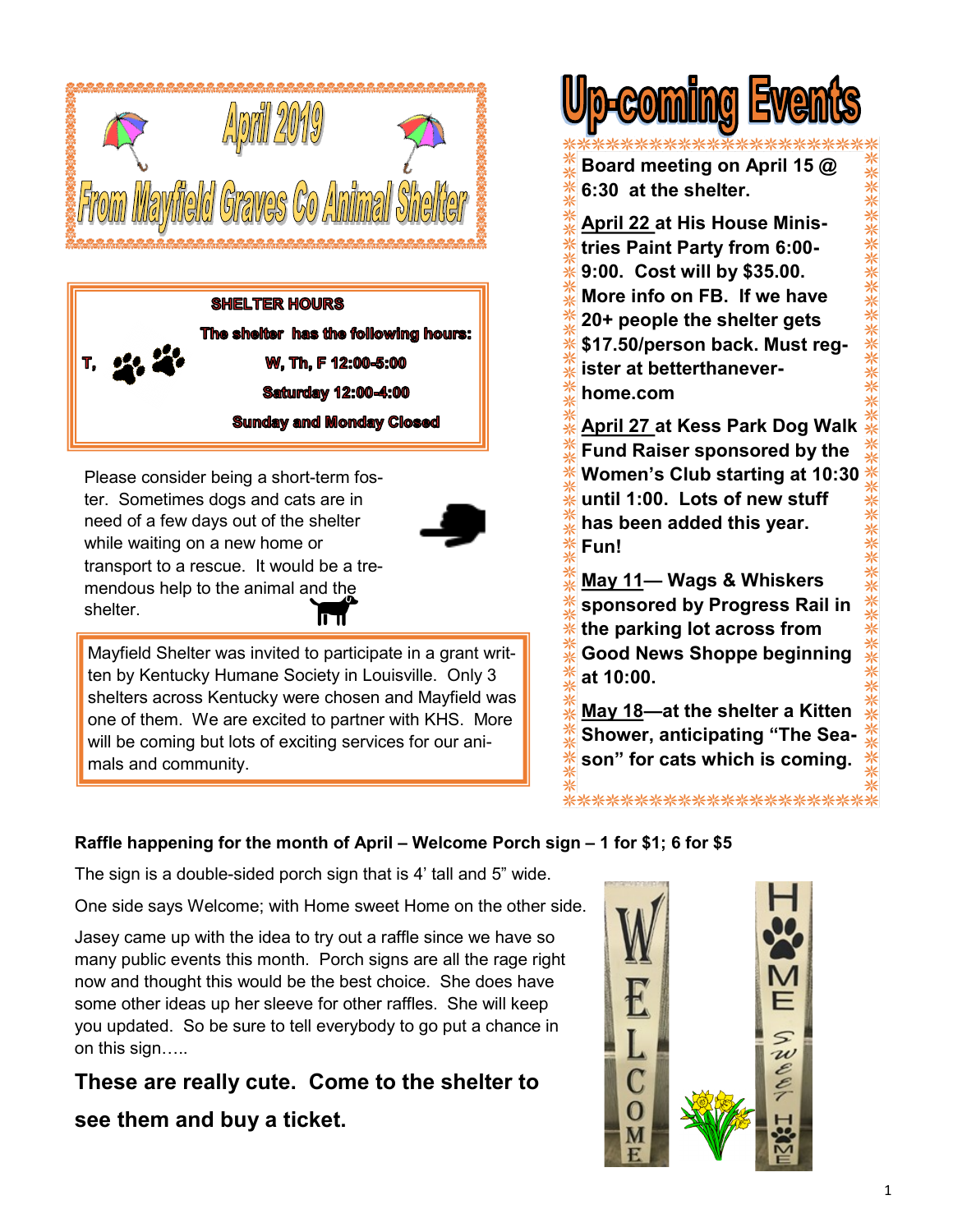# **April's Featured Pets**



**Breed: Terrier, American Pit Bull / Mix Age: 4y 2m Gender: Male Color: Brown / White Spayed/Neutered: No Size: Large**

Fat Boy is a delight to be around. He would love to find a family to love him and provide him with walks and play time. He hopes you come by the shelter for a meet and greet with him soon. He loves the attention he gets at the shelter and the food is good but he doesn't like being alone all night. Fat Boy would be happiest being an only dog.

#### **Breed: Domestic Shorthair / Mix Age: 7m 13d Gender: Male Color: Orange Spayed/Neutered: Yes Size: Small Declawed: No**

Please say "Hello" to Oliver. Oliver came to the shelter at about 5 weeks old. He was a very weak and malnourished little kitten. During the first few days he had to have lots of special care and medications. Because of his determination to survive and his great little personality, Oliver became a favorite with the people at the shelter. Within a few weeks and a lot of TLC, Oliver began to thrive and become the kitten we wanted him to be.



**FAT BOY**

**FAT BOY** 

He has had lots of special attention and because of that, he still wants to be held and petted. He is afraid of loud noises so he will have to be an inside kitten. He needs a home with someone with time to give him the attention he wants and deserves. If you have lots of time and love to give to a special kitty, Oliver would love for you to visit him at the shelter. **OLIVER**

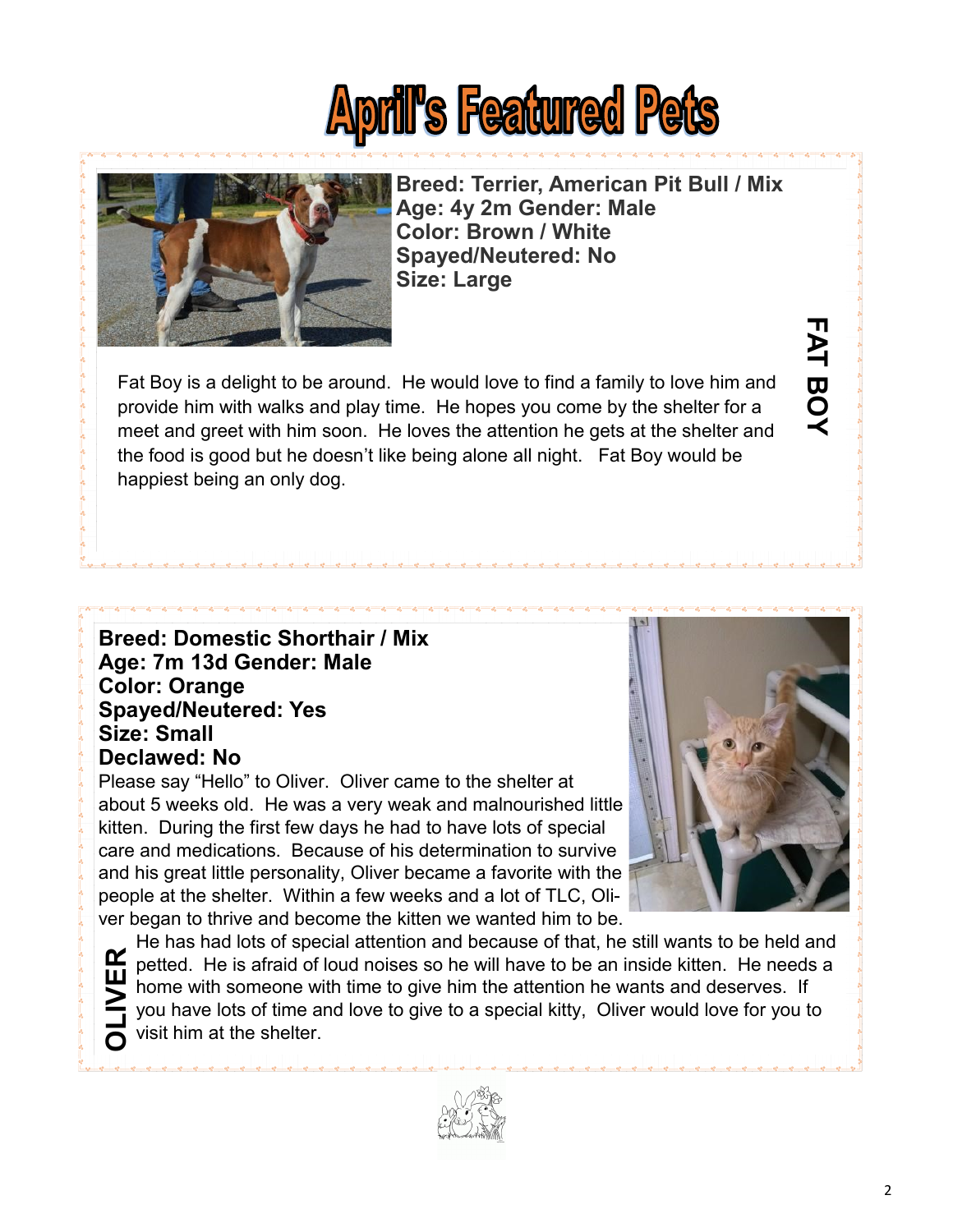**Information is Based on January 1, 2019 to March 31, 2019**

**Since January 1 2019** the shelter has received **328**animals.

During this same period in 2018 the shelter received **335** animals.

So far **in 2019 257** dogs have gone to various rescues, been adopted or been reclaimed by owners.  $\overline{\phantom{a}}$  .

Issue 85



# **SHELTER NEEDS**

On March 28, 2019 at about 6:30 p,m. the shelter took in 19 dogs in an animal cruelty/neglect situation. We called in some reinforcements to help get kennels and crates ready to receive this many dogs and we were ready when they arrived. Several dogs at the location had already died but the 19 we did receive were not in terrible shape but did seem to be hungry and very thirsty. This is the type of situation that happens from time to time that we need fosters for some of the animals. 1 puppy was about 2 days old and her mother was one of the dogs that died at the location. She continues to be syringe fed and is doing well. She weighed 7 oz 1 week ago and weighs 10 oz now We were able to get the owner to surrender all of them to us before the May court day. We are fortunate to have rescues that will be taking some of the dogs.

These dogs had not been vetted and at least 2 are pregnant. A shelter is not a good place for new born puppies. I mentioned that in these situations the shelter needs fosters to help. This is important because the shelter is absolutely full and some crates and kennels have to double up on the occupancy. This is like inviting disease to come in and infect everyone. Sometimes we need help taking care of the animals and keeping them well. If you can provide a short-term home it would so appreciated. Please open your hearts and homes.

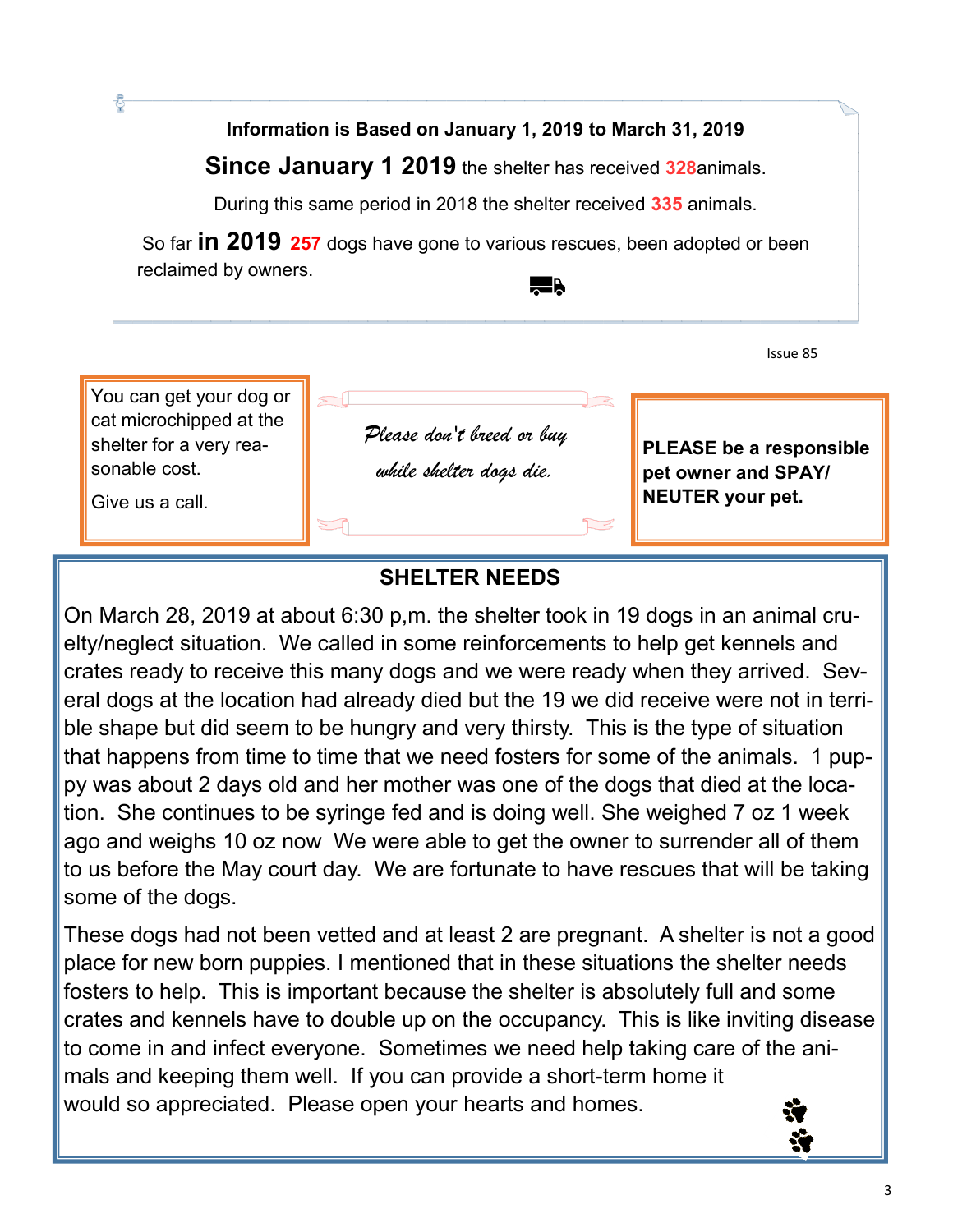#### **APRIL IS NATIONAL HEARTWORM MONTH**

#### **Heartworms in Dogs: Facts and Myths**

WebMD separates the facts from fiction about canine heartworms.

Heartworms in dogs are easy to prevent, but difficult and costly to cure. We asked Sheldon Rubin, 2007-2010 president of the American Heartworm Society, to separate facts from the myths about heartworm infestations in dogs.

## **Q: How do dogs get heartworms?**

A: Only by the bite of an infected mosquito. There's no other way dogs get heartworms. And there's no way to tell if a mosquito is infected. That's why prevention is so important. Heartworm disease has been reported in all 50 states. And the bite of just one mosquito infected with the heartworm larvae will give your dog heartworm disease.

Heartworm disease has not only spread throughout the United States, but it's also now found in areas where veterinarians used to say "Oh, we don't have heartworm disease." Areas like Oregon, California, Arizona, and desert areas -- where irrigation and building are allowing mosquitoes to survive. And if you have mosquitoes and you have animals, you're going to have heartworms. It's just that simple.

It takes about seven months, once a dog is bitten by an infected mosquito, for the larvae to mature into adult heartworms. They then lodge in the heart, lungs, and surrounding blood vessels and begin reproducing. Adult worms can grow up to 12 inches in length, can live 5-7 years, and a dog can have as many as 250 worms in its system.

#### **Q: Can people get heartworms from their dogs?**

A: It can only be passed on by mosquitoes. It's a specific parasite that only affects dogs and cats and ferrets and other mammals. In rare cases, heartworms have infected people, but it does not complete its life cycle. The heartworm will migrate to the lung and cause a round lesion that looks like a tumor. But these are very rare cases.

#### **Q: If one of my dogs has heartworms, can he give it to my other dogs?**

A: No. Again, the only way heartworms are transmitted is through the bite of an infected mosquito. And even if an uninfected mosquito bit your infected dog, and then bit your uninfected dog the same night, he wouldn't transmit the parasite from one dog to the other. That's because when a mosquito bites an infected animal, the heartworm needs to undergo an incubation period in the mosquito before the mosquito can infect other animals.

# **Q: Is it OK to adopt a dog with heartworms?**

A: It's a very common problem in animal shelters today, and public shelters rarely have the money to treat heartworm disease. It's perfectly acceptable to adopt a dog with heartworms, but you have to be dedicated to having the disease treated appropriately, because it's a horrible disease that can lead to a dog's death if left untreated.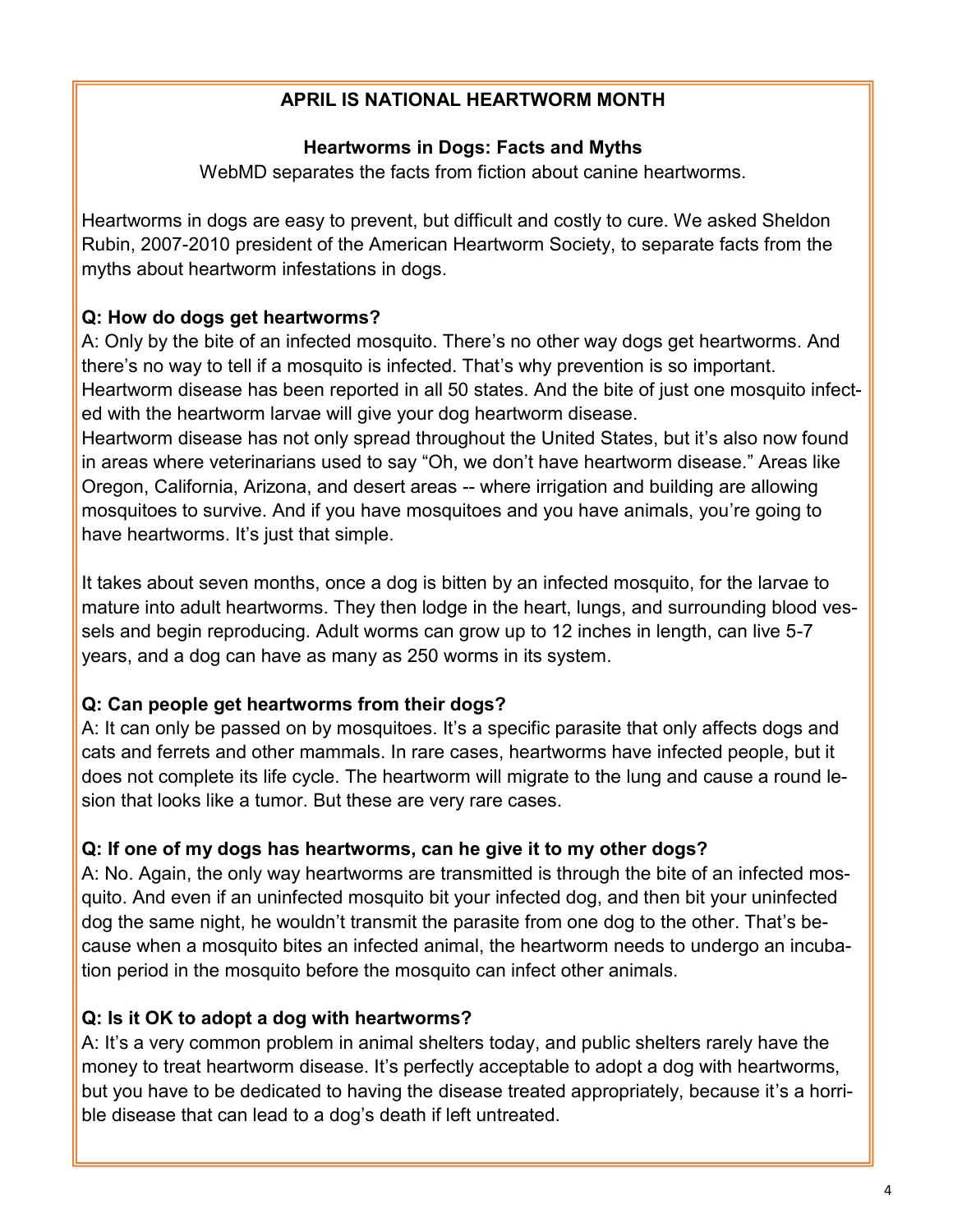#### **Q: How can I prevent my dogs from getting heartworms?**

A: For less than the cost of going to Starbucks for a weekly coffee, you can prevent heartworm disease in your dog. There are monthly pills, monthly topicals that you put on the skin, and there's also a six-month injectable product. The damage that's done to the dog and the cost of the treatment is way more than the cost to prevent heartworm disease. A year's supply of heartworm preventative will cost about \$35 to \$80, depending on a dog's weight.

### **Q: What are the symptoms of heartworm infestations in dogs?**

A: Initially, there are no symptoms. But as more and more worms crowd the heart and lungs, most dogs will develop a cough. As it progresses, they won't be able to exercise as much as before; they'll become winded easier. With severe heartworm disease, we can hear abnormal lung sounds, dogs can pass out from the loss of blood to the brain, and they can retain fluids. Eventually, most dogs will die if the worms are not treated.

#### **Q: Once my dog has heartworms, what's the treatment? How much will it cost?**

A: There are a few drug options for treatment and all are injectablet. The dog is given two or three injections that will kill the adult heartworms in the blood vessels of the heart.

The safest way to treat heartworms includes an extensive pre-treatment workup, including Xrays, blood work, and all the tests needed to establish how serious the infection is. Then the dog is given the injections. With all the prep work, it can run up to \$1,000. But just the treatment can be done for about \$500 in some areas.

#### **Q: Why do I have to keep my dog quiet during the several months he's being treated for heartworms?**

A: After treatment, the worms begin to die. And as they die, they break up into pieces, which can cause a blockage of the pulmonary vessels and cause death. That's why dogs have to be kept quiet during the treatment and then for several months afterward. Studies have shown that most of the dogs that die after heartworm treatment do so because the owners let them exercise. It's not due to the drug itself.

#### **Q: If my dog is diagnosed with heartworms, can I just give him his monthly preventative instead of having him go through treatment? Won't that kill his heartworms?**

A: Studies have shown that if you use ivermectin, the common preventative, on a monthly basis in a dog with heartworm disease, after about two years you'll kill off most of the dog's young heartworms. The problem is, in the meantime, all of those heartworms are doing permanent damage to the heart and blood vessels. But if there's no way someone can afford the actual treatment, at least using the preventative on a monthly basis could be a lesser alternative.